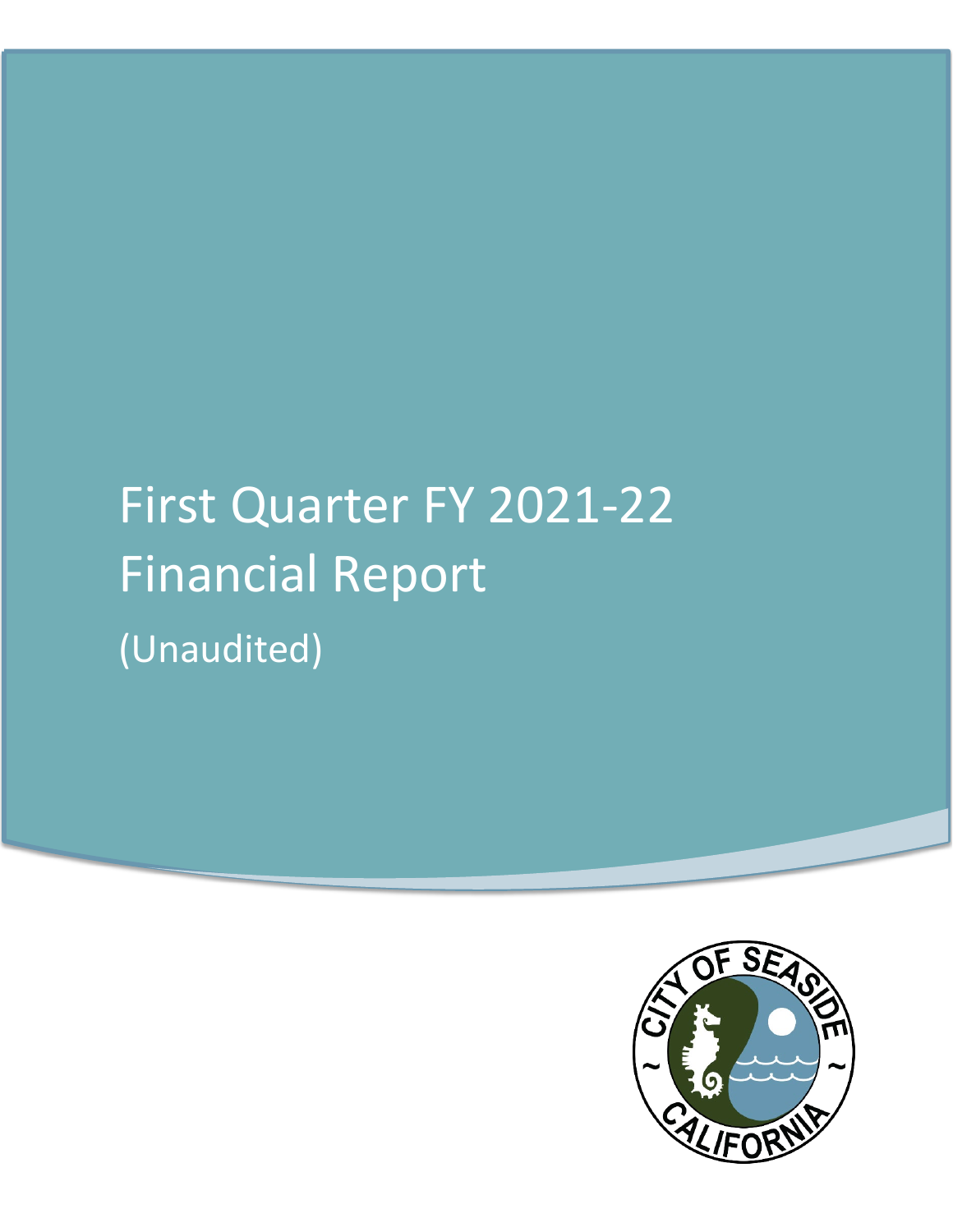## **TABLE OF CONTENTS**

| $2 - 3$   |
|-----------|
| 4         |
| $5 - 7$   |
| 7-9       |
| q         |
| $10 - 11$ |
| 12        |
| 13        |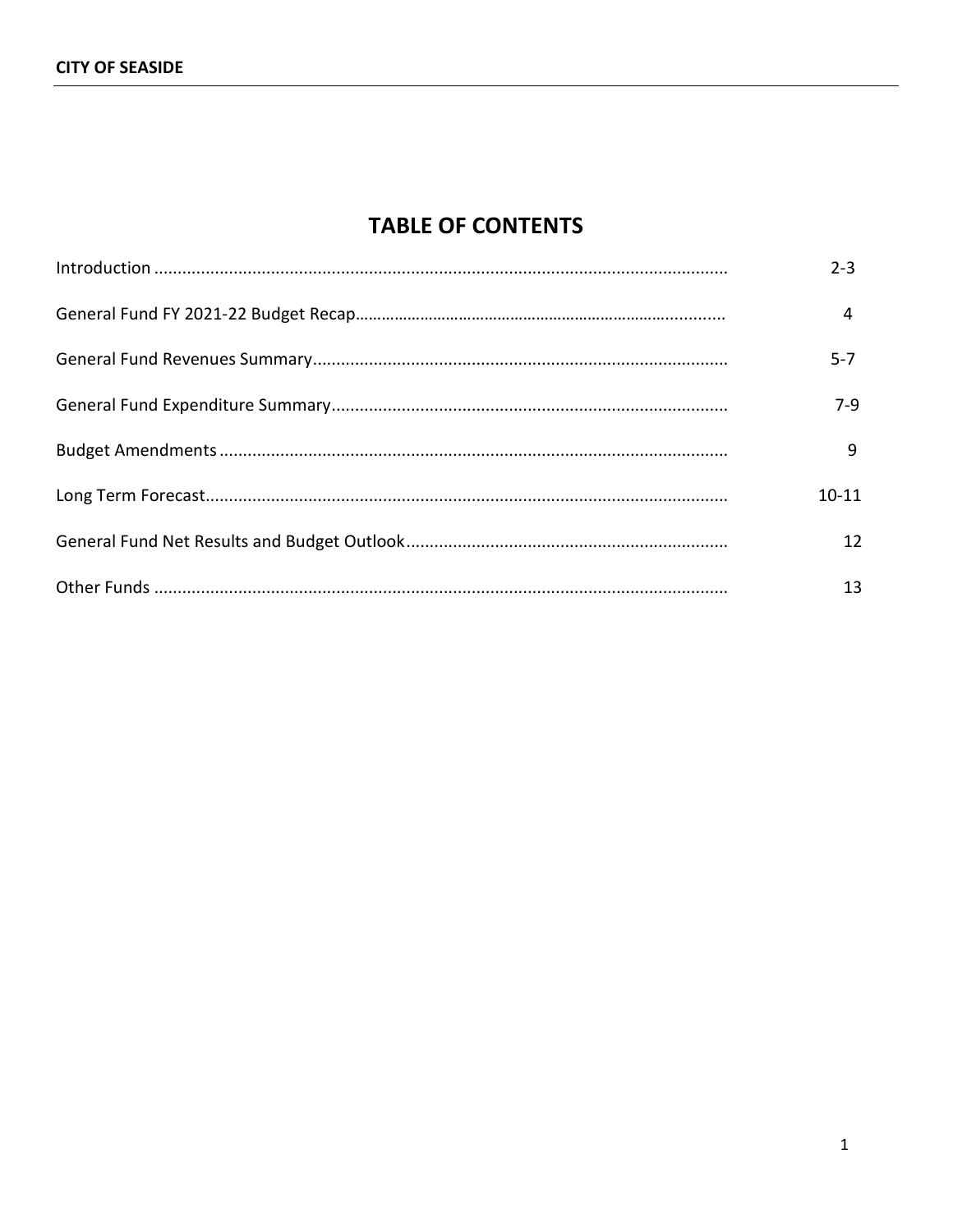#### **INTRODUCTION**

This is the first quarterly report for Fiscal Year 2021-22, and comprises results for the three month period ending September 30, 2021. While a few other notable funds are reviewed, this report focuses primarily on the City's general fund. General Fund operating revenues and expenditures as compared to previous years are presented, and any notable changes or trends in these numbers are explained. The report is presented on a cash basis, which means that revenues are recognized at the time revenues are received and expenditures are recognized at the time payment is processed. The City does not accrue any revenues or expenditures in the first quarter.

The purpose of this report is twofold. First, it ensures that the City is consistently monitoring its revenues and expenditures so that it may proactively respond to unanticipated changes or emerging trends. Second, and equally important, consistent reporting increases the transparency of the City's finances. Quarterly reporting provides the City Council, City Administration, taxpayers and ratepayers with information that demonstrates the City is meeting this standard.

The information in this report is the most accurate and up-to-date information available at the time of publication. It is not meant to be inclusive of all financial and accounting transactions. It is intended only to provide the Council, Management and the public with an overview of the state of the City's general fiscal condition. It should be noted that this report is not an audited financial statement, and the numbers provided herein are preliminary and subject to change as the year progresses. No data on revenues and expenditures are final until the City has completed its annual audit and finalized its Annual Financial Report (AFR), which is released in the winter of each year for the prior fiscal year

#### **ECONOMIC OUTLOOK**

In March of 2020, the City declared a local emergency in response to the COVID-19 worldwide pandemic. The ensuing statewide shelter in place orders coupled with various levels of "reopening" created financial turmoil in the fourth quarter of FY 2019-20 and continues to wreak havoc on the U.S. and worldwide economies at all levels.

The first quarter of fiscal year 2022 represents the sixth quarter of the COVID-19 pandemic. Till now, the economy has recovered surprisingly well due to two prime factors; the development and distribution of a vaccine for the virus and federal stimulus dollars. Unfortunately as 2021 has progressed, infection, hospitalization, and death rates have fluctuated to the positive with the rollout of the vaccine and then again to the negative with the delta variant surge and vaccine hesitancy. Even with some level of fluctuation and hesitancy, the distribution of highly effective vaccines has considerably reduced the economic risks from COVID-19.

#### **NATIONAL & STATE ECONOMIC OUTLOOK**

Hdl (The City's revenue enhancement consultant) reports the national economy grew 13% in FY20-21, with a forecast of slowing to 4.0% in FY 21-22. The large growth rate is in comparison to FY19-20 which saw the beginning of recovery from recession.

- California's unemployment rate is expected to continue declining from 7.6% in FY 20-21 to 4.8% in FY 21-22
- Sales & Use Tax growth is expected to decrease from 10.2% in FY 20-21 to 4.0% in FY 21-22
- California's median existing home price is expected to increase from \$626k in FY 20-21 to \$669k in FY 21-22

#### Source: Hdl

Since the start of the pandemic the Federal Government has passed and implemented five economic stimulus packages totaling over \$5 trillion. The Federal Reserve also lowered the Federal Funds rate to between 0% and .25% where it remains today. In many ways the federal stimulus may have slowed the economic damage caused by the health and safety response to the pandemic and stabilized the economy. With some signs of rising inflation the Federal Reserve is expected to begin raising the Federal Funds rate in 2022. Many economists believe inflation in the economy will be short lived and comes as a result of supply chain bottle necks and staffing shortages which will recede with time.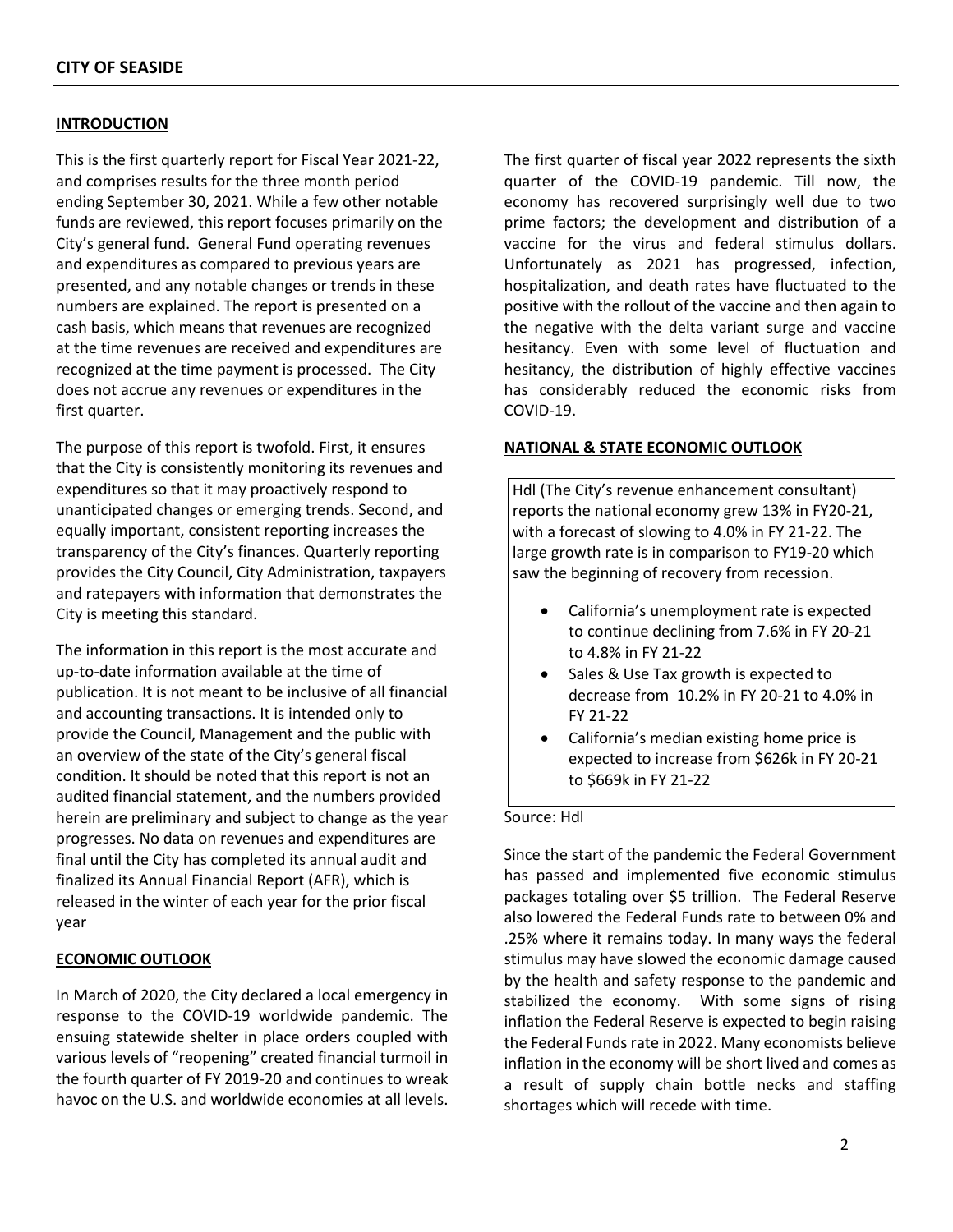#### **LOCAL ECONOMIC OUTLOOK**

At the local level, the City of Seaside unemployment rate increased from 3.1% in March of 2020 to 19.0% in April of 2020 and currently stands at 6.0% . Many of the City's small businesses continue to struggle due to various factors including staffing shortages and lost revenue during times of required closures. In response, the City of Seaside City Council approved a \$150k façade improvement program to help businesses improve their store fronts and attract more business. Additionally, the City was awarded \$8.9M of American Rescue Plan Act funding and continues to assess ways to further assist local businesses.

Additionally the City will continue to pursue FEMA reimbursement for emergency response costs as appropriate as well as various other grant sources.

The City of Seaside unexpectedly experienced strong results in several business sectors thoughout the pandemic, including Auto Sales, Online Sales, and Building and Construction Materials. Not all sectors of the local economy fared as well. One major sector of Seaside's local economy is based on tourism. Early in the pandemic the the local Hotel Tax (Transient Occupancy Tax) dropped off severly and served as a clear indicator of just how hard that sector was hit. With the lifting of many travel restrictions beginning in June of 2021, however, this sector experienced some much needed relief. TOT collections showed strong signs of recovery throughout the 2021 Summer months.

Even as many local small businesses continue to struggle, overall the local economy has recovered from it's pandemic era lows and is now showing signs of growth beyond it's pre-pandemic levels.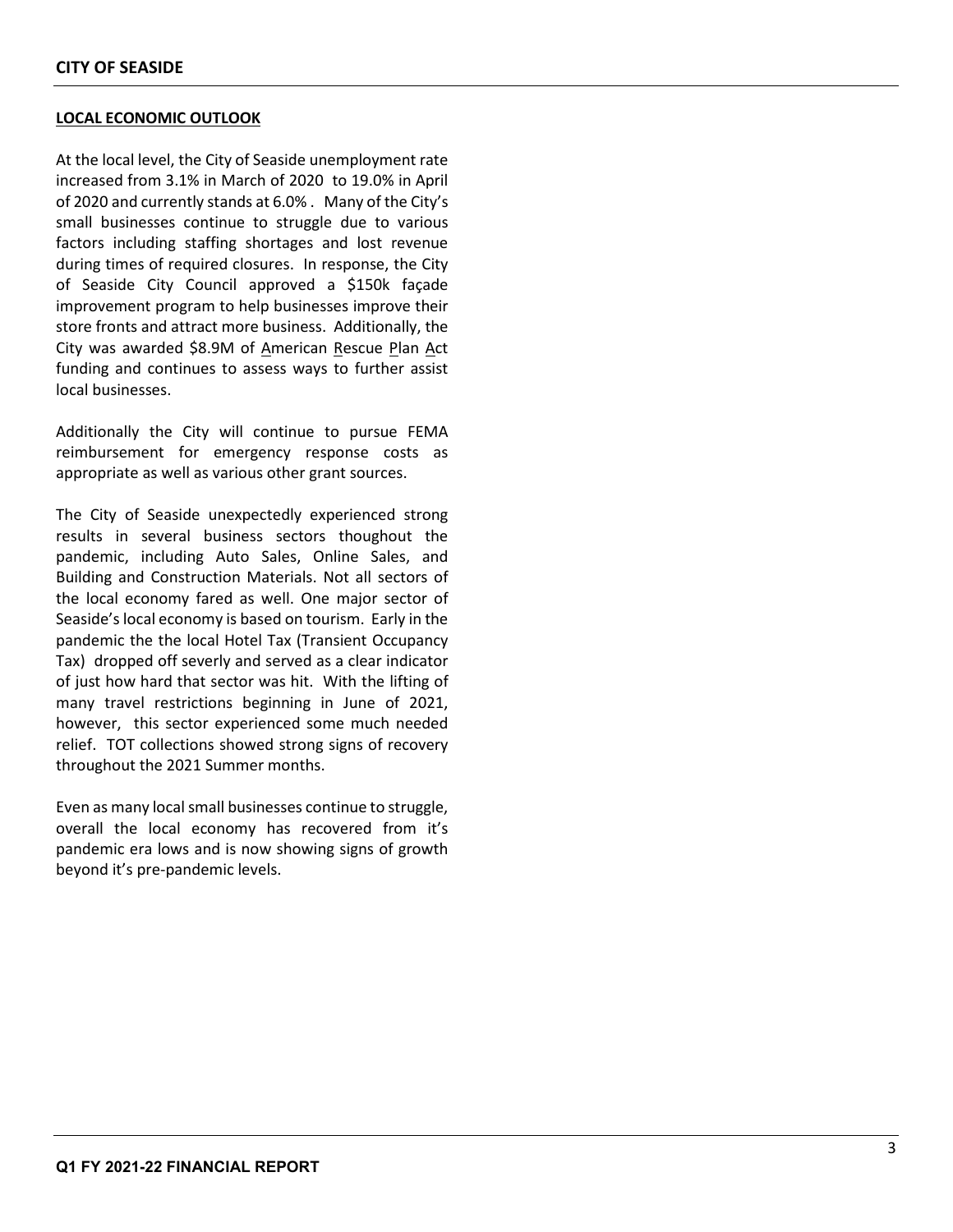## **GENERAL FUND**

#### **FY 2021-22 BUDGET RECAP**:

| <b>General Fund Changes in</b><br><b>Fund Balance:</b> | <b>Operating</b><br><b>FY22</b> | <b>Capital</b><br><b>FY22</b> | <b>Total Budget</b><br><b>FY22</b> |
|--------------------------------------------------------|---------------------------------|-------------------------------|------------------------------------|
| <b>Revenues</b>                                        | 39,306,339                      | 9,000,000                     | 46,837,410                         |
| <b>Expenditures</b>                                    | (39, 199, 061)                  | (5, 214, 617)                 | (37, 994, 160)                     |
| <b>Net Transfers</b>                                   |                                 |                               | (4,950,589)                        |
| <b>Surplus (Deficit)</b>                               | 107,278                         | 3,785,383                     | 3,892,661                          |

In June of 2021, the City of Seaside City Council adopted the FY 2021-22 annual budget. Due to a projection of significant Revenue recovery and growth, a surplus budget was adopted including an operating surplus of \$107k and a capital budget surplus of \$3.8M.

The operating budget showed a surplus even while planning to re-staff the City's workforce, return pandemic era labor concessions, and provide for a cost of living adjustment. Personnel costs, the City's largest cost, were budgeted to increase by approximately \$5.1M over the previous fiscal year budget. The staffing plan included the addition of 28 positions that were either new or had been frozen in the previous fiscal year. The City also committed to continue recruiting for 17 positions that were budgeted but remained vacant. Budget line items such as equipment, supplies and vehicles were increased to coincide with the staffing ramp up. For a second year running, the City appropriated funds (\$320k) for grants to support community non-profits and also funded the Family and Community Support Program with an allocation of \$179k.

The capital budget likewise showed a surplus. The City expects to receive a one-time land sale revenue of \$9M and will provide funding for the City's CIP (Capital Improvement Program) in the amount of \$5.2M from the City's general fund. Projects in the CIP include government buildings, parks water infrastructure, and stormwater.

#### **RESERVES:**

The City's reserve accounts are fully funded in the fiscal year 2021-22 budget at the following amounts:

| Emergency Reserve - 15% | S | 5,879,859  |
|-------------------------|---|------------|
| Special Reserve - 10%   |   | 3,919,906  |
| Capital Reserve - 5%    |   | 1,959,953  |
| Total Reserves          |   | 11,759,718 |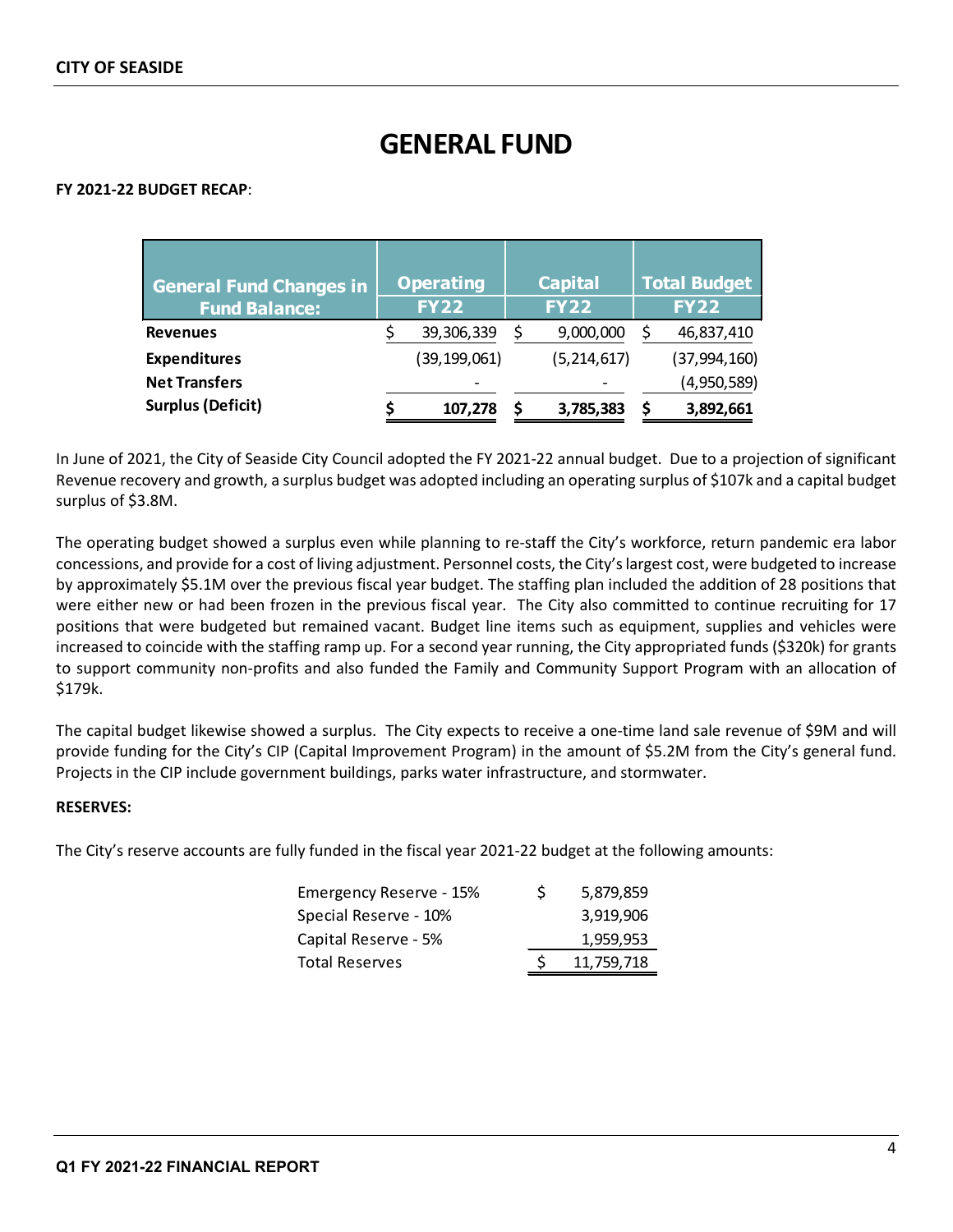#### **Q1 GENERAL FUND REVENUES**:

Total budgeted revenues for FY 2021-22 including one-time sales and transfers are \$48.6M. Excluding the one-time sales the budget is \$39.6M. This compares to a FY 2020-21 budget of \$30.7M; a budgeted revenue increase of nearly \$8.9M. When looking at first quarter revenue results, staff believes that a year over year analysis is more effective than an analysis against budget for two reasons:

- Revenues are not received in a uniform manner (often times two months in arrears)
- The City does not accrue revenues in the first quarter

The following table and chart compares first quarter results for FY22 with first quarter results for FY20 and FY21. FY21 is the pandemic year while FY20 may be considered pre-pandemic.

|                                | <b>Budget</b>   |             | <b>Results:</b>          |                          |                                   |               | <b>Variances:</b>                 |               |
|--------------------------------|-----------------|-------------|--------------------------|--------------------------|-----------------------------------|---------------|-----------------------------------|---------------|
|                                | Q <sub>1</sub>  |             | Q1                       |                          | Year over Year Vs.<br><b>FY21</b> |               | Year over Year Vs.<br><b>FY20</b> |               |
| <b>General Fund Revenues:</b>  | <b>FY22</b>     | <b>FY22</b> | <b>FY21</b>              | <b>FY20</b>              |                                   | $\frac{9}{6}$ |                                   | $\frac{9}{6}$ |
| Sales and Use Tax              | Ś.<br>4,007,792 | \$1,886,686 | \$1,677,622              | \$1,764,062              | Ś.<br>209,064                     | 12%           | Ś.<br>122,624                     | 7%            |
| Property Tax                   | 1,384,008       | 1,303,049   | 1,198,169                | 882,049                  | 104,880                           | 9%            | 421,000                           | 48%           |
| <b>Transient Occupancy Tax</b> | 645,687         | 997,444     | 575,737                  | 957,905                  | 421,706                           | 73%           | 39,539                            | 4%            |
| <b>Business License Tax</b>    | 177,974         | 649,961     | 547,347                  | 649,052                  | 102,614                           | 19%           | 909                               | 0%            |
| Utility User Tax               | 650,346         | 452,417     | 264,617                  | 380,905                  | 187,799                           | 71%           | 71,512                            | 19%           |
| Transfer In                    | 441,875         | 367,232     |                          | $\overline{\phantom{a}}$ | 367,232                           | n/a           | 367,232                           | n/a           |
| Licenses & Permits             | 99,104          | 264,272     | 103,672                  | 117,114                  | 160,601                           | 155%          | 147,158                           | 126%          |
| Miscellanous-Other Revenue     | 156,244         | 252,249     | 8,679                    | 204,496                  | 243,570                           | 2806%         | 47,753                            | 23%           |
| Marijuana Receipts Tax         | 320,808         | 235,859     | 178,299                  | 140,152                  | 57,560                            | 32%           | 95,707                            | 68%           |
| Fees & Charges                 | 194,750         | 154,523     | 44,413                   | 191,069                  | 110,110                           | 248%          | (36, 546)                         | $-19%$        |
| Income from Investments        | 120,811         | 81,789      | 3,500                    | 4,010                    | 78,289                            | 2237%         | 77,779                            | 1940%         |
| Grant Revenue                  | 163,084         | 29,740      | 63,212                   | 152,384                  | (33, 472)                         | -53%          | (122, 644)                        | $-80%$        |
| <b>Fines &amp; Forfeitures</b> | 17,479          | 12,541      | 33,357                   | 40,744                   | (20, 816)                         | $-62%$        | (28, 203)                         | $-69%$        |
| Other Agency Revenue           | 122,769         | 9,617       | 256,964                  | 69,487                   | (247, 347)                        | -96%          | (59, 870)                         | -86%          |
| <b>Franchise Fees</b>          | 360,844         |             | $\overline{\phantom{a}}$ |                          | -                                 | n/a           | $\overline{\phantom{a}}$          | n/a           |
| Motor Vehicle In-Lieu          | 1,037,654       |             |                          |                          | $\overline{\phantom{0}}$          | n/a           | $\overline{\phantom{a}}$          | n/a           |
| <b>Revenues by Source</b>      | 9,901,227       | \$6,697,380 | \$4,955,588              | \$5,553,428              | \$1,741,791                       | 35%           | \$1,143,951                       | 21%           |

As can be seen in the table, revenues in the first quarter totaled \$6.7M which is 35% or \$1.7M higher than the first quarter of the previous year and 21% or \$1.1M higher than FY20. The \$6.7M equals 17% of total budgeted revenue. Similarly in the first quarter of the previous year the City had realized 16% of total budgeted revenue. This indicates that actual revenue collections are likely trending slightly better than budgeted revenue.

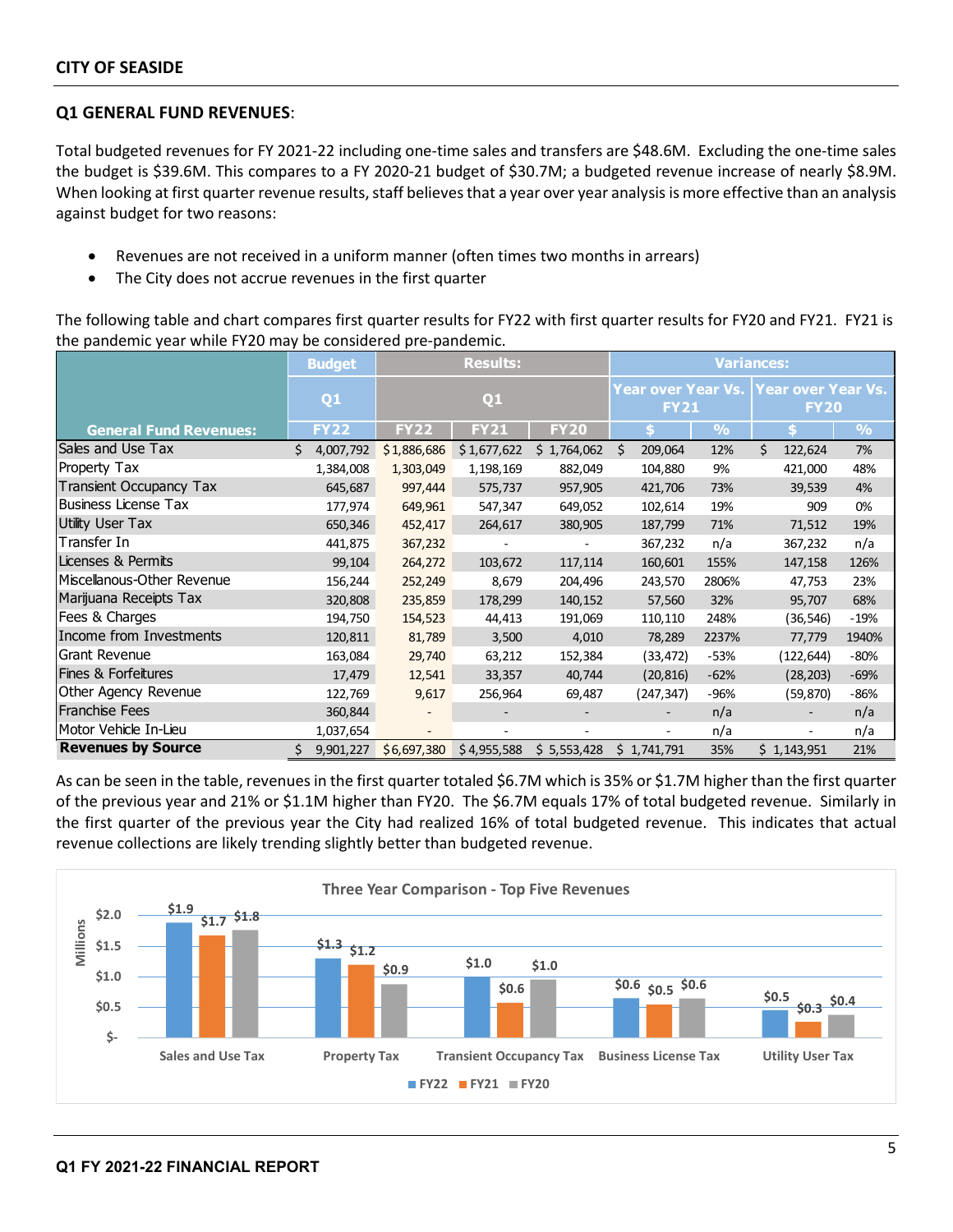#### **DISCUSSION OF SIGNIFICANT REVENUE VARIANCES**:

#### **Sales and Use Tax**

In the first Quarter of the fiscal year \$1.9M of sales and use taxes were collected. This equates to a \$209k or 12% increase over the same quarter in the previous year. Sales and Use Tax projections are provided to the City by Hdl, which is a revenue enhancement consultant used widely by Cities throughout California.

The City's sales and use taxes continue to perform quite well particularly in the areas of auto sales, cannabis retail and online sales. Demand for and sales of new and used vehicles remained high despite rising prices related to supply shortages. This continues the trend that emerged in the previous fiscal year. As the year progresses it is expected that sales and use tax will remain strong but begin to level out.

#### **Property Tax**

The majority of the City's property tax receipts do not arrive until December and April of the following year. Therefore they are not generally accounted for in the first quarter. One category of property tax, Successor Agency pass through distributions, however is received in the first quarter. FY 2021-22 is showing receipts of \$1.3M, an increase in this revenue source of \$105k or 9% over the previous fiscal year. Similar to auto sales, demand for and sales of homes has remained high. High levels of demand coupled with low interest rates and low inventory has pushed home prices significantly higher. Additionally, as the recognized obligations of the previous Redevelopment Agency are paid down or settled, more property tax becomes available for pass through distribution.

#### **Transient Occupancy Tax (TOT)**

In the first Quarter of the fiscal year \$997k of TOTs were collected. This equates to a \$421k or 73% increase over the same quarter in the previous year. It is important to note that this increase is in comparison to a time of imposed capacity restrictions as well as a high level of caution (related to perceived level of trust) on the part of potential tourists. When compared to the pre-pandemic year of FY20 the increase is \$39k or 4%. This bodes well for the travel and hospitality sector and may indicate a swifter recovery than expected from the lows of FY21.

#### **Business License Tax**

In the first quarter of the fiscal year \$650k of Business License Taxes were collected. This represents an increase of \$102k or 19% over the previous fiscal year and is flat as compared to FY20. This indicates that local businesses on the whole are recovering to pre-pandemic levels of gross receipts.

#### **Utility User Tax (UUT)**

In the first quarter of the fiscal year \$452k of Utility User Taxes were collected. This represents an increase of \$188k or 71% over the previous year. Recently the City's Finance department has taken steps to improve processes and procedures related to administration of the UUT tax program. This has resulted in timelier receipting of UUTs which is reflected in the first quarter results. A clearer trend for this category will emerge as the year progresses.

#### **Marijuana Receipts Tax**

The Marijuana Receipts Tax was a new tax revenue for the City beginning in FY 2019-20. The first quarter of FY 2019-20 showed a relatively modest \$140k in receipts as operations got under way. The following three quarters ballooned significantly so that the fiscal year total was \$1.2M. First quarter receipts for FY22 were \$235k. This represents a 32% increase over the previous fiscal year first quarter of \$178k. This indicates that this new revenue source is still in a growth phase and has yet to level off.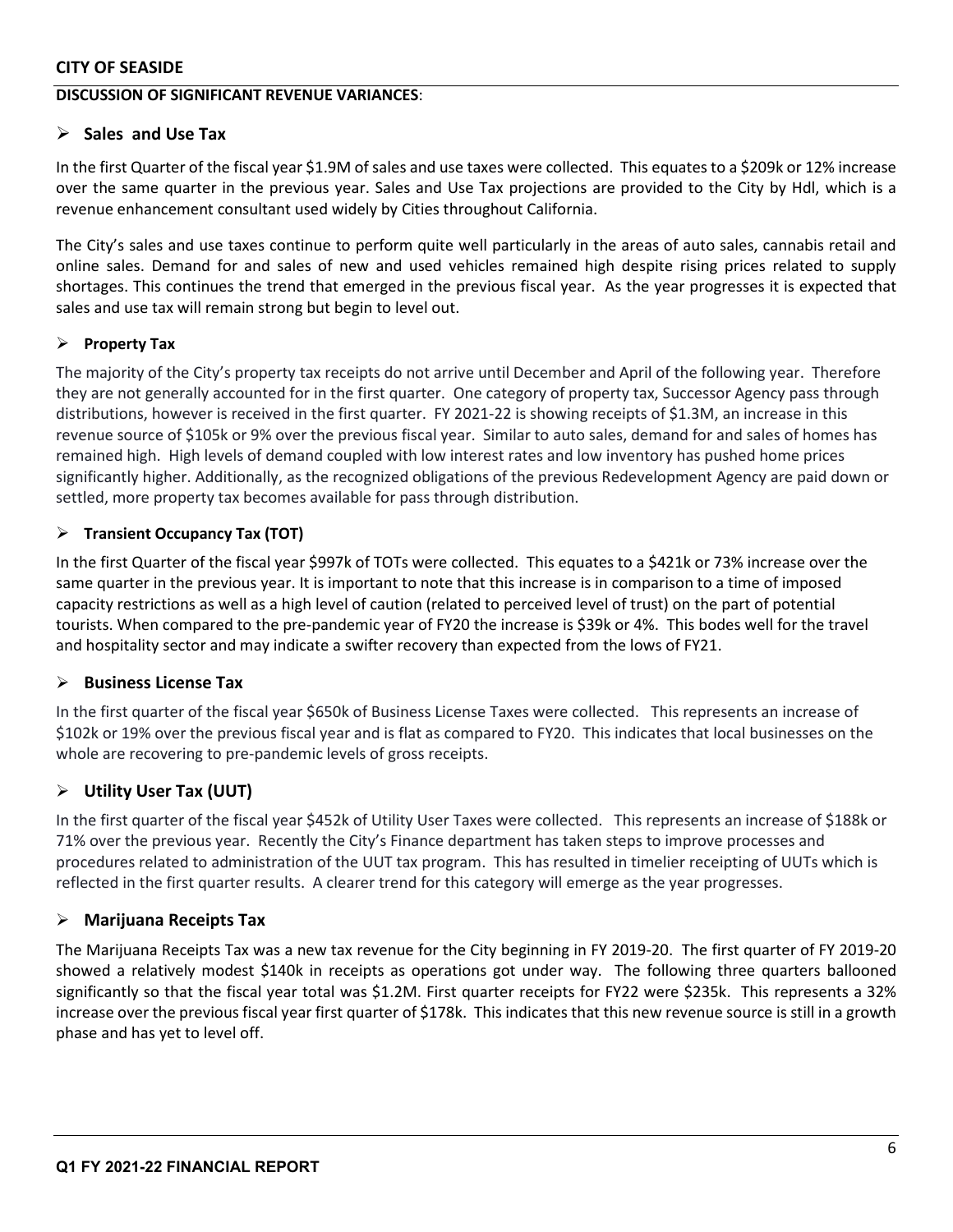#### **Fees and Charges**

In the first Quarter of the fiscal year \$154k of Fees and Charges were collected. This equates to a \$110k or 248% increase over the same quarter in the previous year. Much of this revenue recovery is due to the lifting of restrictions on gatherings. Programs that were unable to operate when pandemic restrictions were in place such as the community center, swim center and recreational day camps have begun generating revenue. When compared to FY20 it is clear that this revenue source has improved and has yet to fully recover.

#### **Q1 GENERAL FUND EXPENDITURES**:

Total budgeted expenditures for FY 2021-22 including transfers are \$44.7M. This compares to a FY 2020-21 budget of \$33.8M; a budgeted expenditure increase of nearly \$10.9M. As mentioned previously personnel cost were increased by approximately \$5.1M on a year over year basis. Additionally, non-personnel costs were increased by \$1.4M.

First quarter expenditures were 16% of the total fiscal year 2021-22 budget. For comparison, first quarter expenditures in the prior year were nearly the same at 15% of the fiscal year 2020-21 budget.

#### **EXPENDITURES BY TYPE:**

|                                           | <b>Budget</b> |             | <b>Results:</b> |                 |                                          |               |                                     |               |
|-------------------------------------------|---------------|-------------|-----------------|-----------------|------------------------------------------|---------------|-------------------------------------|---------------|
|                                           | Q1            |             | Q <sub>1</sub>  |                 | <b>Year over Year Vs.</b><br><b>FY21</b> |               | Year over Year Vs.  <br><b>FY20</b> |               |
| <b>General Fund Expenditures by Type:</b> | <b>FY22</b>   | <b>FY22</b> | <b>FY21</b>     | <b>FY20</b>     |                                          | $\frac{0}{0}$ |                                     | $\frac{9}{6}$ |
| <b>Personnel Services</b>                 | 7,377,351     | \$5,341,844 | \$4,010,903     | 4,752,668<br>S. | \$1,330,941                              | 33%           | 589,176                             | 12%           |
| Services & Supplies                       | 1,513,842     | 1,364,327   | 973,905         | 778.303         | 390,423                                  | 40%           | 586.024                             | 75%           |
| Capital Outlay-Projects                   | 319,843       | 68,257      | 26,152          | 996,970         | 42,104                                   | 161%          | (928, 714)                          | $-93%$        |
| Debt Service                              | 89,516        | 14,348      | 12,668          | 55,691          | 1,680                                    | 13%           | (41, 343)                           | $-74%$        |
| Internal Service Charge                   | 530,873       | 530,873     |                 |                 | 530,873                                  | n/a           | 530,873                             | n/a           |
| lTransfer Out                             | 1,679,522     |             | ٠               |                 | $\overline{\phantom{0}}$                 | n/a           |                                     | n/a           |
| Administrative Allocation                 | (332, 885)    | (332, 885)  |                 | $\qquad \qquad$ | (332, 885)                               | n/a           | (332, 885)                          | n/a           |
| <b>Expenditures by Type</b>               | \$11.178.062  | \$6.986.766 | \$5,023,628     | \$6,583,632     | 1,963,137<br>S                           | 28%           | 403,133                             | 6%            |

In previous years, several categories of expenditures were not accounted for in the first quarter and therefore show no activity; Internal Service Charges, Transfers and Administrative Allocations. Going forward these costs will be accounted for quarterly. It should also be noted that Debt Service is dependent on payment schedules and Capital Outlay is dependent on project schedules.

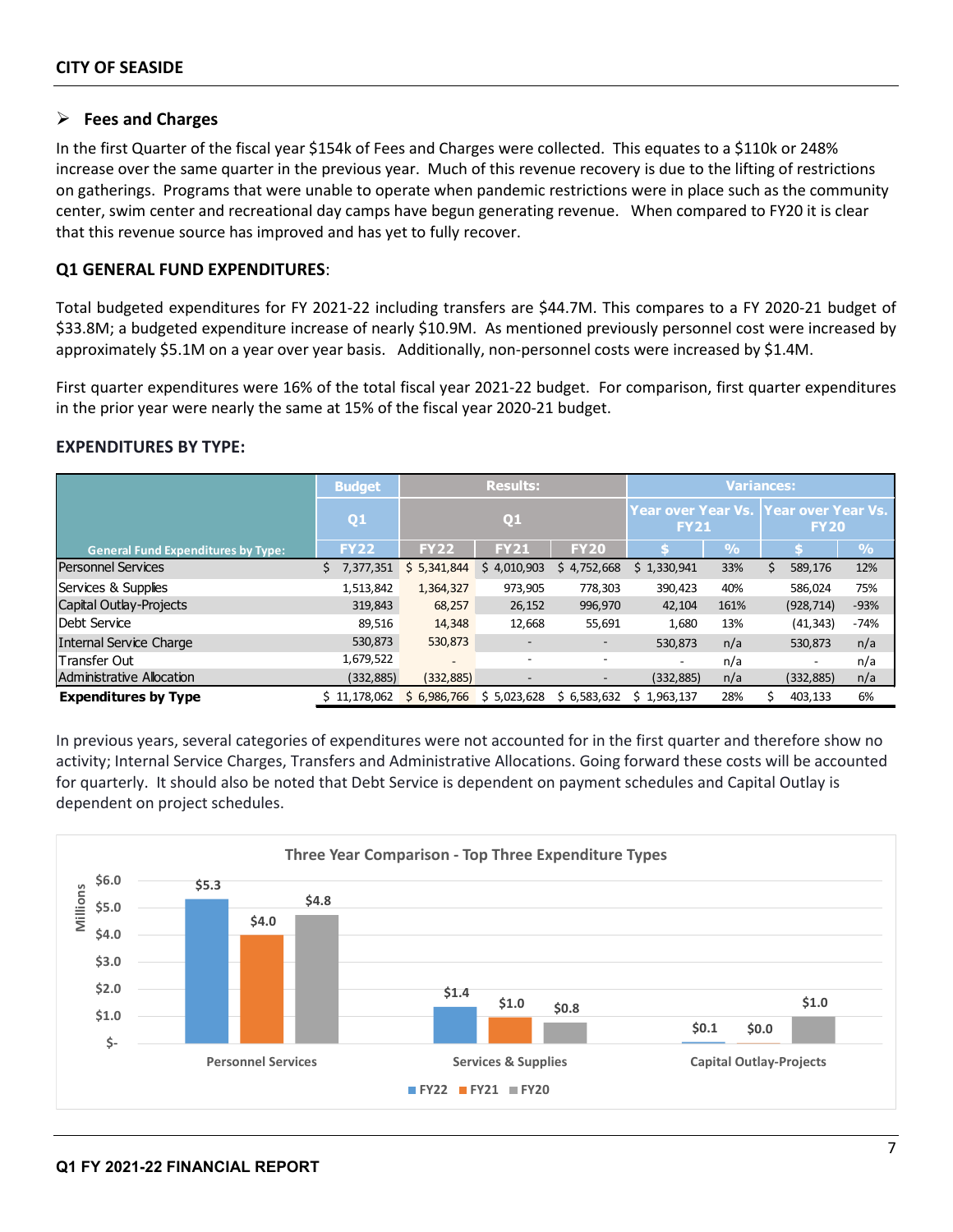#### **DISCUSSION OF SIGNIFICANT EXPENDITURE VARIANCES BY TYPE:**

#### **Personnel Services**

As was expected, Personnel Services were up \$1.3M or 33% on a year over year basis considering the City's efforts to rebuild its workforce. Also contributing to the increase are the return of pandemic era labor concessions and a cost of living adjustment. Still, personnel costs were below budget by approximately \$2M. It is anticipated that this cost will come more in line with budget as the year progresses and the City continues to recruit and rebuild its workforce.

#### **Services & Supplies**

Services and supplies were up 40% on a year over year basis yet under budget by 10%.

#### **EXPENDITURES BY DEPARTMENT:**

|                                      | <b>Budget</b>  |              | <b>Results:</b> |               | <b>Variances:</b> |                          |                                                          |               |
|--------------------------------------|----------------|--------------|-----------------|---------------|-------------------|--------------------------|----------------------------------------------------------|---------------|
| <b>General Fund Expenditures by</b>  | Q <sub>1</sub> | Q1           |                 |               | <b>FY21</b>       |                          | Year over Year Vs.   Year over Year Vs.  <br><b>FY20</b> |               |
| Department:                          | <b>FY22</b>    | <b>FY22</b>  | <b>FY21</b>     | <b>FY20</b>   |                   | $\overline{\mathcal{A}}$ |                                                          | $\frac{0}{0}$ |
| Legislative Body                     | \$<br>37,859   | \$<br>38,183 | \$<br>69,422    | 155,875<br>Ś. | - \$<br>(31, 239) | $-45%$                   | Ś<br>(117, 692)                                          | $-76%$        |
| Administration                       | 57,675         | 114,207      | 83,748          | 75,039        | 30,459            | 36%                      | 39,169                                                   | 52%           |
| <b>City Clerk</b>                    | 43,783         | 15,205       | 107,772         | 124,558       | (92, 567)         | $-86%$                   | (109, 353)                                               | $-88%$        |
| City Attorney                        | 115,134        | 245          | 67,216          | 112,722       | (66, 972)         | $-100%$                  | (112, 478)                                               | $-100%$       |
| Human Resources                      | 62,574         | (24, 636)    | 84,305          | 113,838       | (108, 941)        | $-129%$                  | (138, 474)                                               | $-122%$       |
| Finance Department                   | (5,601)        | (58, 403)    | 165,843         | 235,073       | (224, 246)        | $-135%$                  | (293, 477)                                               | $-125%$       |
| Police Department                    | 3,951,293      | 2,780,267    | 1,946,804       | 2,051,555     | 833,463           | 43%                      | 728,712                                                  | 36%           |
| Fire Department                      | 2,492,888      | 1,988,868    | 1,195,518       | 2,173,137     | 793,351           | 66%                      | (184, 269)                                               | $-8%$         |
| <b>Building and Code Enforcement</b> | 309,873        | 215,511      | 113,739         | 80,260        | 101,772           | 89%                      | 135,250                                                  | 169%          |
| Community Development Administration | 6,743          | (8, 748)     | 21,044          | 44,945        | (29, 791)         | n/a                      | (53,693)                                                 | n/a           |
| Planning                             | 175,766        | 95,213       | 58,440          | 123,964       | 36,774            | 63%                      | (28, 750)                                                | $-23%$        |
| Economic Development                 | 231,813        | 401,201      | 123,716         | 106,190       | 277,485           | 224%                     | 295,011                                                  | 278%          |
| Public Works/Engineering             | 882,937        | 527,467      | 761,788         | 672,738       | (234, 321)        | $-31%$                   | (145, 271)                                               | $-22%$        |
| Public Works/Engineering (Transfers) | 1,679,522      |              |                 |               |                   | #DIV/0!                  |                                                          | n/a           |
| Recreation                           | 1,135,802      | 902,186      | 224,275         | 513,738       | 677,911           | 3                        | 388,448                                                  |               |
| <b>Expenditures by Department</b>    | \$11,178,062   | \$6,986,766  | \$5,023,628     | \$6,583,632   | Ś.<br>1,963,137   | 28%                      | \$<br>403,133                                            | 6%            |

As can be seen in the table above, nearly all departments were under budget in the first quarter of the year. As the year progresses and vacant positions are filled this variance is likely to decrease as a percentage of total budget.

#### **DISCUSSION OF SIGNIFICANT EXPENDITURE VARIANCES BY DEPARTMENT:**

#### **Administration**

The administration department is approximately \$57k above the amount that would be expected as of the first quarter of the year. This is largely due to the unforeseen departure of the City Manager and the resulting payout of accrued leave. This budget overage is offset by personnel cost savings of \$48k in the Human Resources/Risk Management department as the HR director fill the position of Acting City Manager.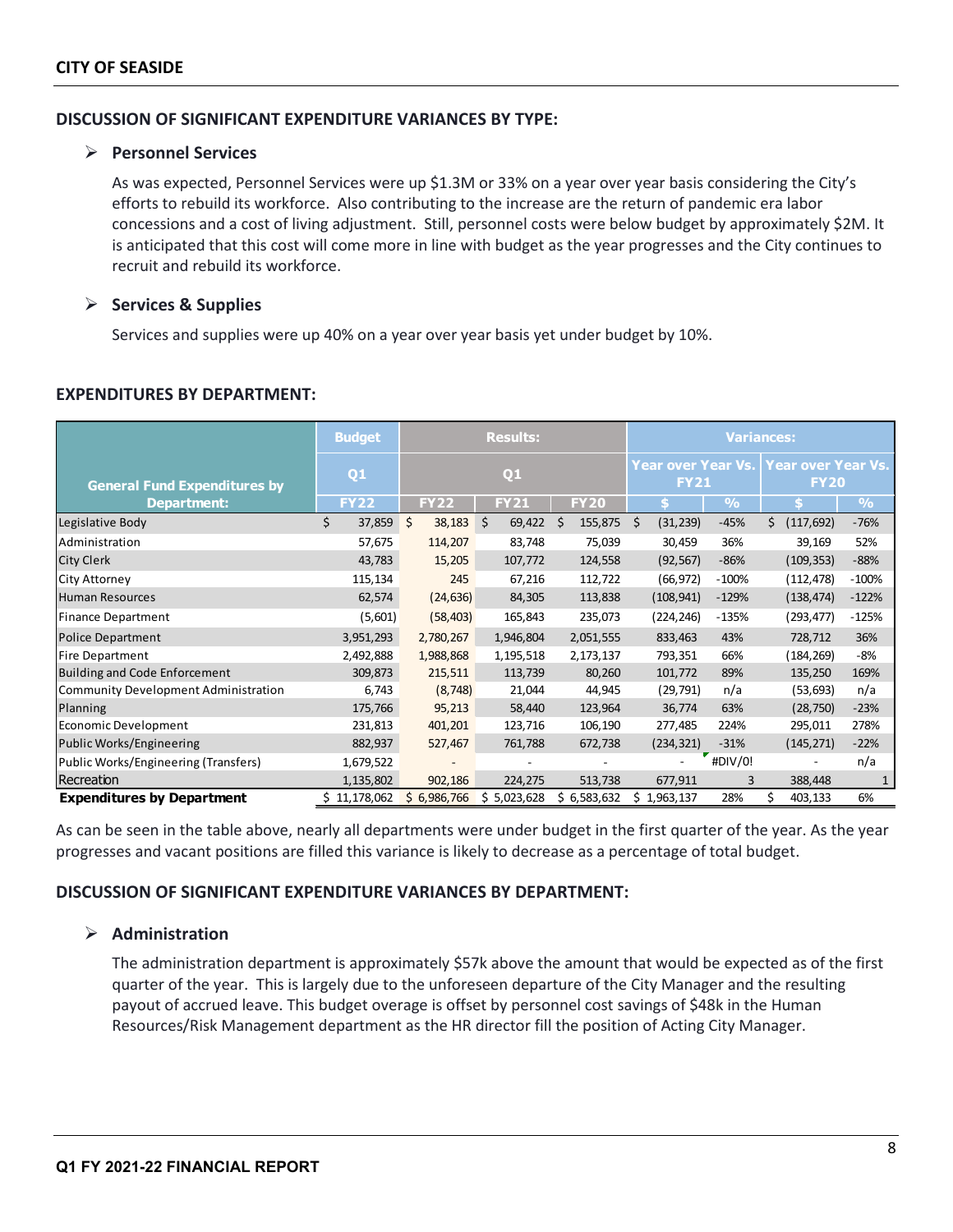#### **Economic Development**

The Economic Development department is approximately \$169k above the amount that would be expected as of the first quarter of the year when compared to the adopted budget. This is largely due to the recent increase in funding for the United Way Rent and Utility Assistance program. This program accounts for \$167k of the variance and will be reimbursed with grant funds which have been awarded for approximately \$1M.

#### **BUDGET AMENDMENTS:**

Below is a summary of budget amendments appropriated by the City Council in the first quarter of the year:

| <b>Operating Budget</b> |  |         | <b>Aprroval</b><br><b>Date</b> |                           | <b>Capital Budget</b> |           |           |  |  |
|-------------------------|--|---------|--------------------------------|---------------------------|-----------------------|-----------|-----------|--|--|
| MCWD Application        |  | 40,000  | 8/19/2021                      | <b>Highland Otis Park</b> |                       | 62,669    | 8/19/2021 |  |  |
| Forklift                |  | 35,027  | 9/2/2021                       | <b>Ellis Park</b>         |                       | 390,818   | 10/7/2021 |  |  |
| Disaster Kleenup        |  | 50,000  | 10/7/2021                      | Parking Lot               |                       | 1,240,000 | 10/7/2021 |  |  |
|                         |  |         |                                |                           |                       |           |           |  |  |
|                         |  |         |                                |                           |                       |           |           |  |  |
| Running total: \$       |  | 125,027 |                                | Running total: \$         |                       | 1,693,487 |           |  |  |

### **City of Seaside FY 22 Budget Amendments As of 10/07/2021**

While some of the amendments were needed due to unforeseen costs or costs that were inadvertently omitted from the FY 2021-22 budget, others were needed due to increased construction costs (Highland Otis Park and Ellis Park). As will be seen later in the report, use of fund balance will have an effect on the City's five year forecast.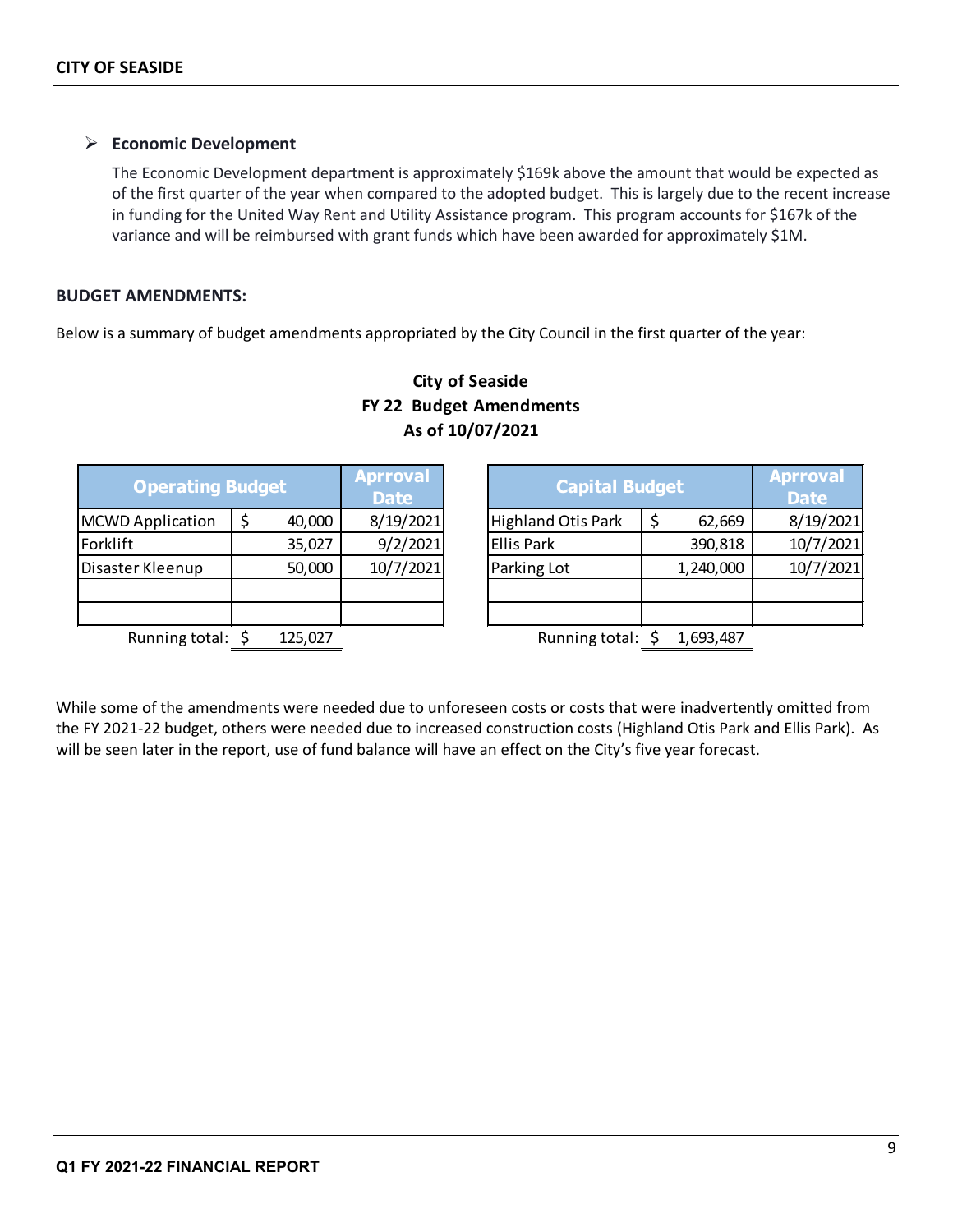#### **LONG TERM FORECAST**

On the following page may be found the City's five year long-term forecast (LTF). The forecast provides 5 years of historical data as context, the amended budget for FY 2021-22 and five years of forward looking projections. The LTF was developed at a high level (low level of detail). The City's major sources of revenue were grouped into categories and projected. Likewise, the City's major expenditures were grouped into categories and projected. The majority of the assumptions used in the report were based on a five-year historical trend or provided by outside consultants. Some projections however are based on known payment or increase percentages. Pension costs for example are expected to increase 14% each year for the next four years. This is due to the decreased discount rate adopted by CalPERS. Likewise, the City's capital costs were input according to the five-year CIP.

The following updates were made to the LTF for the Q1 report:

- FY2020-21 projections were updated with preliminary (unaudited) results
- FY2021-22 budget amendments were added

The LTF indicates that the City is in a good financial position in the short term. There is a steady decrease in fund balance projected over the next five years however. If the City stays on the current trajectory, within four years fund balance is likely to dip below the rainy day reserve levels set by Council. Due to the exceptionally strong (preliminary) results for FY2020-21, the long term forecast has improved since it was first presented to the City Council in the spring of 2021. This is true even with the \$1.2M appropriation in FY2021-22 for the downtown parking lot and increases to two parks capital projects. Staff will continue to update the forecast and present it to Council as specific information becomes available.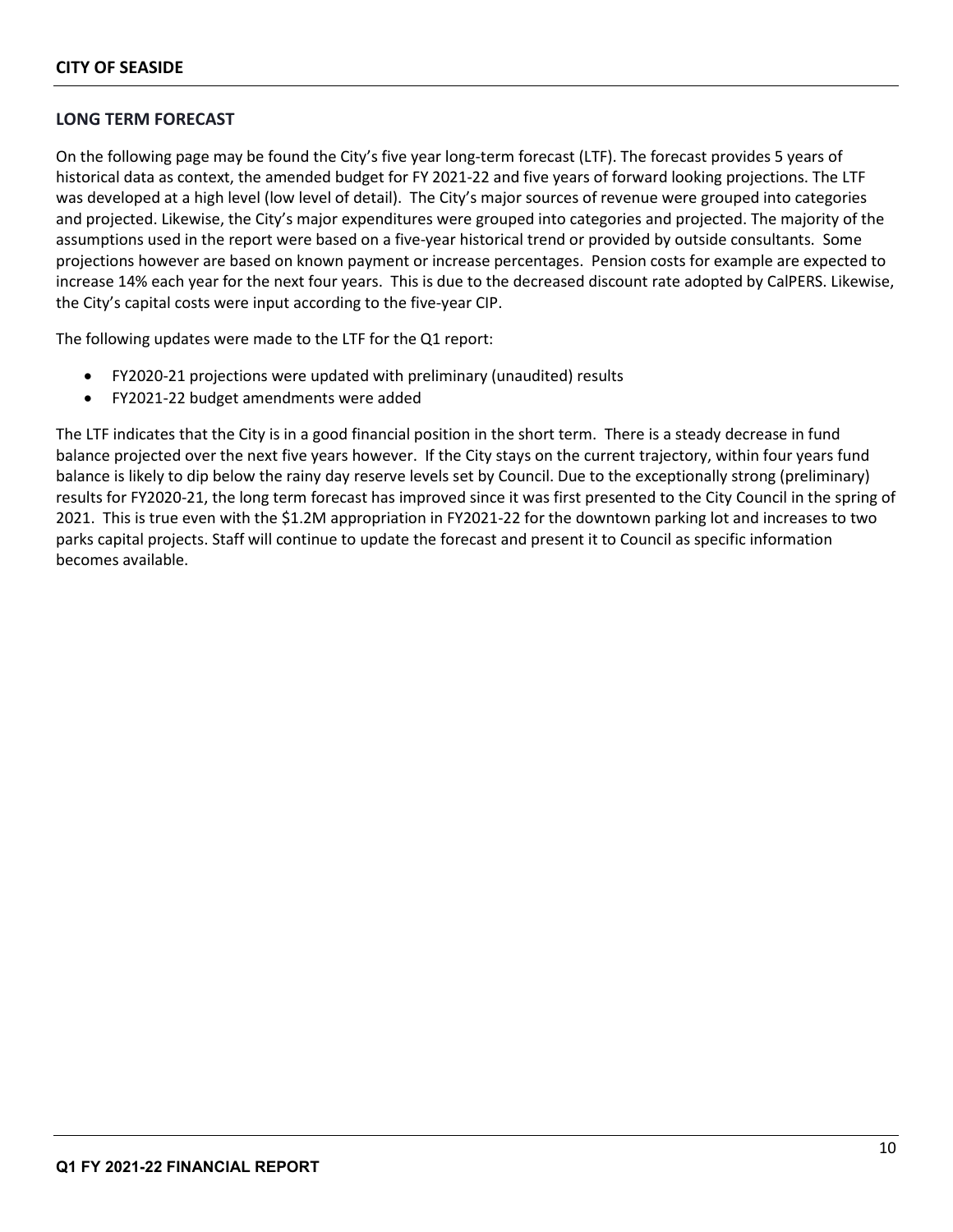#### **CITY OF SEASIDE**

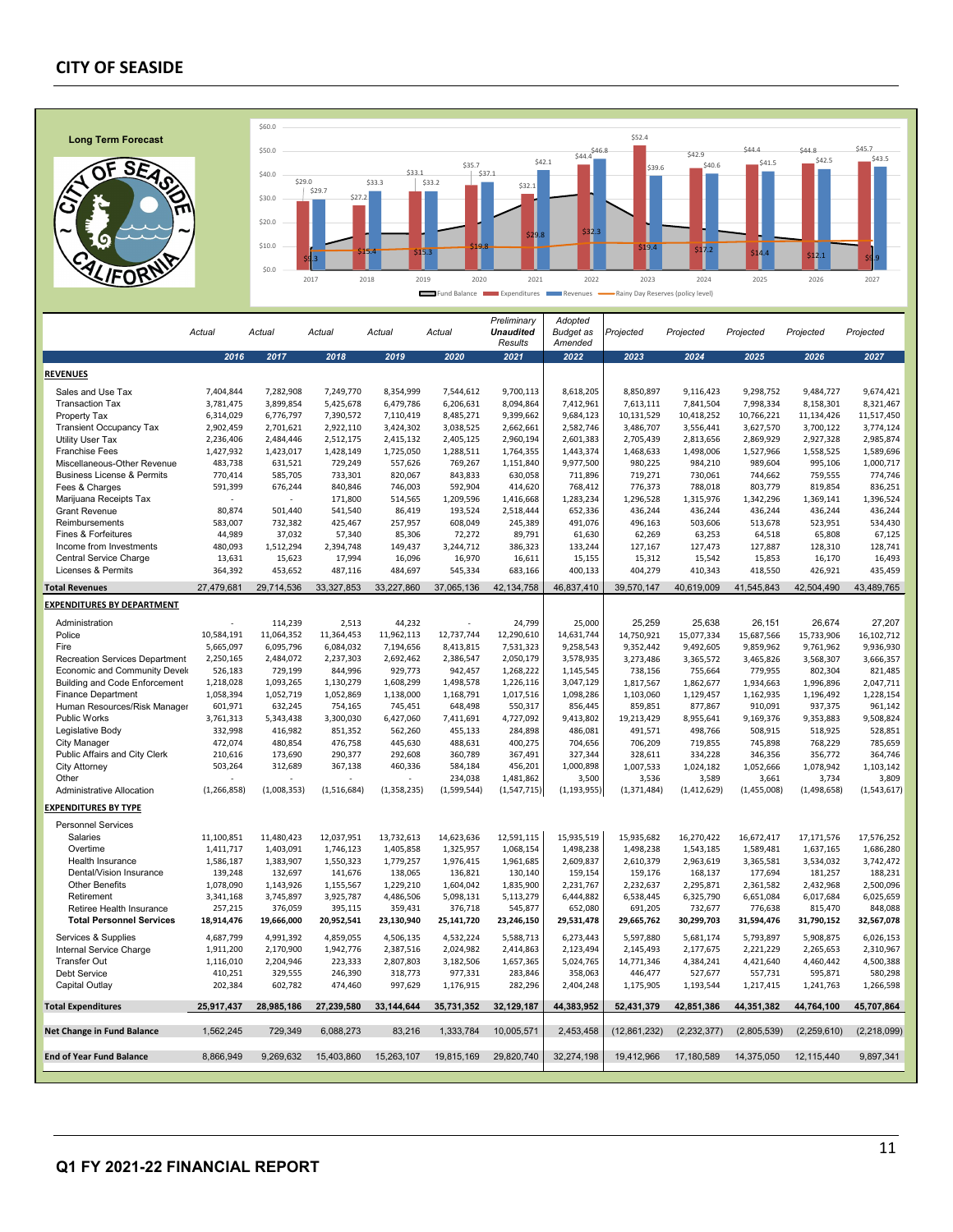#### **GENERAL FUND NET RESULTS & BUDGET OUTLOOK:**

Overall, the first quarter showed expenditures of \$7M (16% of the annual budget) in comparison with revenues of \$6.7M resulting in a small decrease to fund balance of \$289k. This is not a cause for concern in light of the fact that certain revenues are not received at all in the first quarter (Franchise Fees and Motor Vehicle in-Lieu Fees) and others run two months in arears (Sales, Use & Transaction Taxes). Still, first quarter results can provide some insights:

- Fiscal year 2020-21 likely **realized a greater surplus** than projected at time of budget preparation
- Sales and Use taxes **continue to outpace budget and prior year results**
- TOTs **are recovering** from pandemic era lows
- Marijuana Receipts tax continue to **outpace budget** forecasts
- Personnel costs **are up** as expected with the City rebuilding its workforce

| <b>General Fund</b><br><b>Changes in</b> | <b>Projected Budget</b> |             |              |  |  |  |
|------------------------------------------|-------------------------|-------------|--------------|--|--|--|
| <b>Fund Balance:</b>                     |                         | <b>FY22</b> |              |  |  |  |
| <b>Beginning Fund Balance</b>            |                         | \$          | 29,820,740   |  |  |  |
| <b>Revenues</b>                          | 46,837,410              |             |              |  |  |  |
| <b>Expenditures</b>                      | (39, 359, 187)          |             |              |  |  |  |
| <b>Net Transfers</b>                     | (5,024,765)             |             |              |  |  |  |
| <b>Surplus (Deficit)</b>                 |                         |             | 2,453,458    |  |  |  |
| <b>Ending Fund Balance</b>               |                         |             | 32, 274, 198 |  |  |  |

As can be seen, the results of the first quarter indicate that to date the economic impacts of the coronavirus pandemic have not been as bad as imagined in 2020 and the City's general fund is projected to increase in FY2021-22.

#### **Headwinds:**

- The nation is currently experiencing high inflation rates. Many economists, however, believe inflation will recede once temporary supply chain bottlenecks unwind.
- PERS unfunded liabilities could climb even higher if Pension Fund PERS further reduces its discount rate.